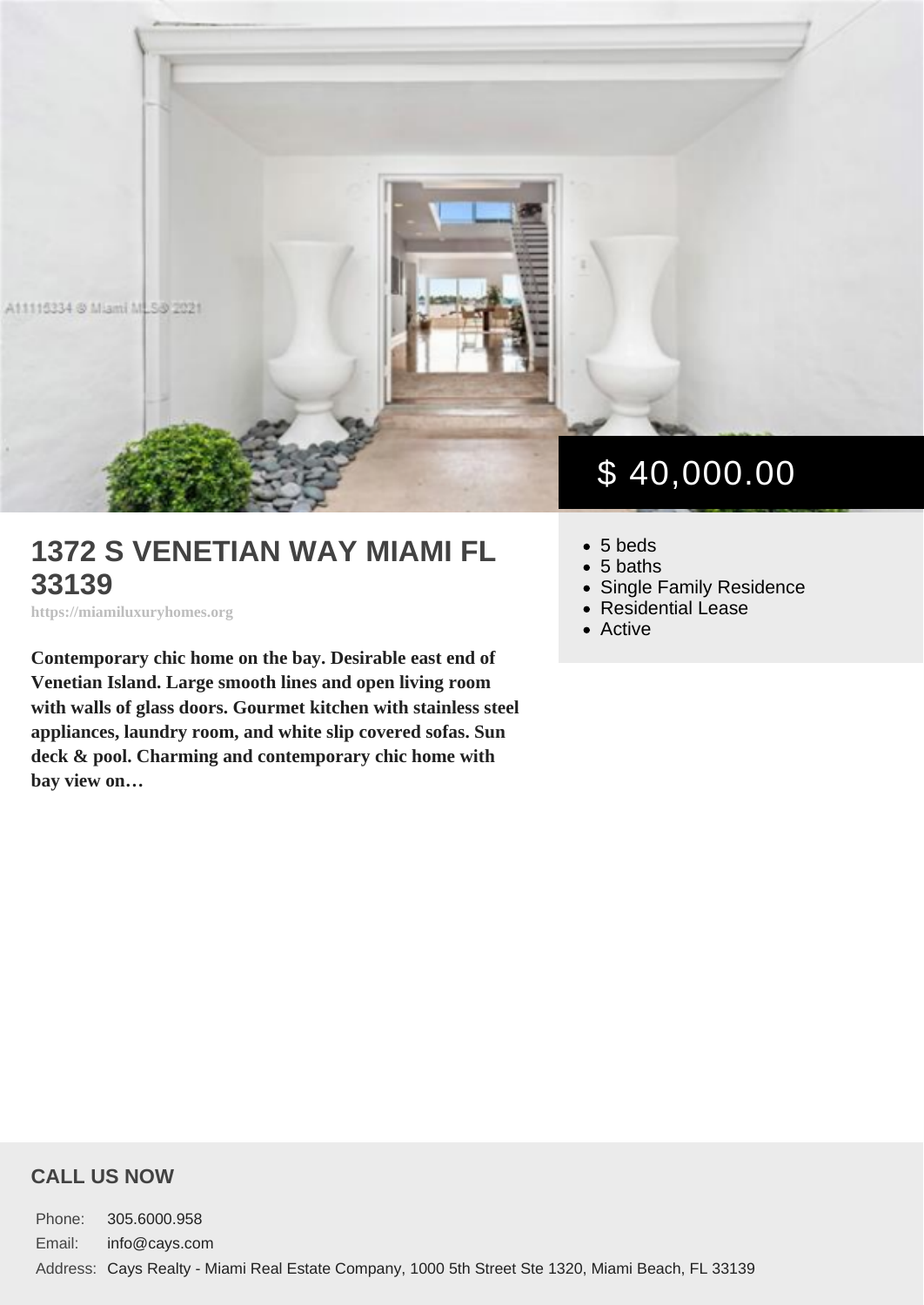## BASIC FACTS

| Date added: 06/08/22              | MLS #: A11115334              |
|-----------------------------------|-------------------------------|
| Post Updated: 2022-07-03 02:54:59 | Bedrooms: 5                   |
| Bathrooms: 5                      | Bathrooms Half: 1             |
| Bathrooms Full: 4                 | Area: 3354 sq ft              |
| Lot Size Units: Square Feet       | Year built: 1948              |
| Status: Active                    | Type: Single Family Residence |

# LOCATION DETAILS

|  | County Or Parish: Miami-Dade County | Zoning Description: 0100 |  |
|--|-------------------------------------|--------------------------|--|
|--|-------------------------------------|--------------------------|--|

## PROPERTY DETAILS

| Direction Faces: West             | Subdivision Name: SAN MARCO                                  |
|-----------------------------------|--------------------------------------------------------------|
| Lot Size Square Feet: 10500 sq ft | Parcel Number: 01-32-32-001-0290                             |
| Lot Size Area: 10500              | Rent Includes: Electricity, Hot Water, Internet, Cable<br>TV |

# PROPERTY FEATURES

| Community Features: Laundry Facilities, Pool                                      | Exterior Features: Barbecue, Deck, Fence, Lighting |
|-----------------------------------------------------------------------------------|----------------------------------------------------|
| Interior Features: Dining Area, Separate/Formal<br>Dining Room, First Floor Entry | Waterfront Features: Bay Front                     |
| Window Features: Blinds, Sliding                                                  | Pool Features: Heated, Pool, Community             |

### CALL US NOW

Phone: 305.6000.958 Email: info@cays.com Address: Cays Realty - Miami Real Estate Company, 1000 5th Street Ste 1320, Miami Beach, FL 33139